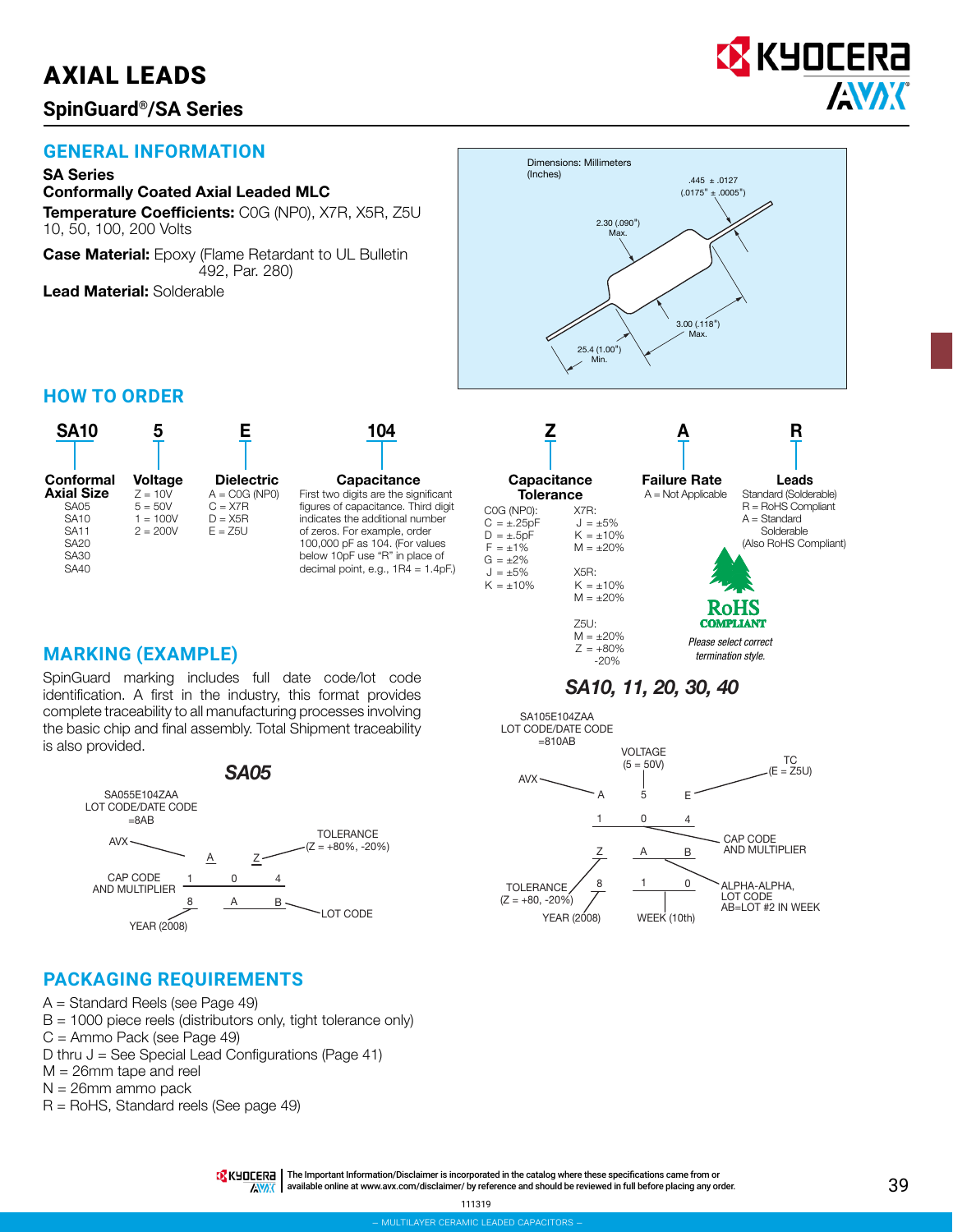# AXIAL LEADS **SpinGuard® - SA Series - C0G (NP0) Dielectric**



#### **SIZE AND CAPACITANCE SPECIFICATIONS**

|                        | Dimensions: Millimeters (Inches)    |                 |                  |                 |                  |    |                 |      |                 |                  |                  |    |                  |                  |
|------------------------|-------------------------------------|-----------------|------------------|-----------------|------------------|----|-----------------|------|-----------------|------------------|------------------|----|------------------|------------------|
|                        | <b>Style</b>                        |                 | <b>SA05</b>      |                 | <b>SA10</b>      |    | <b>SA11</b>     |      | <b>SA20</b>     |                  | <b>SA30</b>      |    | <b>SA40</b>      |                  |
|                        | Length<br>(L)                       | 3.00<br>(.118") |                  | 4.32<br>(.170") |                  |    | 4.32<br>(.170") |      | 6.60<br>(.260") |                  | 7.37<br>(.290")  |    | 10.16<br>(.400") |                  |
|                        | <b>Diameter</b><br>(D)              |                 | 2.30<br>(.090")  |                 | 2.54<br>(.100")  |    | 3.05<br>(.120") |      |                 | 2.54<br>(.100")  | 3.81<br>(.150")  |    |                  | 3.81<br>(.150")  |
|                        | <b>Lead Diameter</b>                |                 | .445<br>(.0175") |                 | .445<br>(.0175") |    | (.0175")        | .445 |                 | .445<br>(.0175") | .445<br>(.0175") |    |                  | .445<br>(.0175") |
|                        | <b>Lead Length</b>                  |                 | 25.4<br>(1.00")  |                 | 25.4<br>(1.00")  |    | 25.4<br>(1.00") |      | 25.4<br>(1.00") |                  | 25.4<br>(1.00")  |    | 25.4<br>(1.00")  |                  |
| Cap.<br><b>Typical</b> |                                     | <b>WVDC</b>     |                  | <b>WVDC</b>     |                  |    | <b>WVDC</b>     |      | <b>WVDC</b>     |                  | <b>WVDC</b>      |    | <b>WVDC</b>      |                  |
| in. pF                 | Part Nos.                           | 100             | 50               | 200             | 100              | 50 | 100             | 50   | 100             | 50               | 100              | 50 | 100              | 50               |
| $1.0*$                 | SA102A1R0DAR                        |                 |                  |                 |                  |    |                 |      |                 |                  |                  |    |                  |                  |
| m                      | m                                   |                 |                  |                 |                  |    |                 |      |                 |                  |                  |    |                  |                  |
| $9.1*$                 | SA102A9R1DAR                        |                 |                  |                 |                  |    |                 |      |                 |                  |                  |    |                  |                  |
| 10                     | SA102A100JAR                        |                 |                  |                 |                  |    |                 |      |                 |                  |                  |    |                  |                  |
| 12                     | SA102A120JAR                        |                 |                  |                 |                  |    |                 |      |                 |                  |                  |    |                  |                  |
| 15                     | SA102A150JAR                        |                 |                  |                 |                  |    |                 |      |                 |                  |                  |    |                  |                  |
| 18                     | SA102A180JAR                        |                 |                  |                 |                  |    |                 |      |                 |                  |                  |    |                  |                  |
| 22                     | SA102A220JAR                        |                 |                  |                 |                  |    |                 |      |                 |                  |                  |    |                  |                  |
| 27                     | SA102A270JAR                        |                 |                  |                 |                  |    |                 |      |                 |                  |                  |    |                  |                  |
| 33                     | SA102A330JAR                        |                 |                  |                 |                  |    |                 |      |                 |                  |                  |    |                  |                  |
| 39                     | SA102A390JAR                        |                 |                  |                 |                  |    |                 |      |                 |                  |                  |    |                  |                  |
| 47                     | SA102A470JAR                        |                 |                  |                 |                  |    |                 |      |                 |                  |                  |    |                  |                  |
| 56                     | SA102A560JAR                        |                 |                  |                 |                  |    |                 |      |                 |                  |                  |    |                  |                  |
| 68                     | SA102A680JAR                        |                 |                  |                 |                  |    |                 |      |                 |                  |                  |    |                  |                  |
| 82                     | SA102A820JAR                        |                 |                  |                 |                  |    |                 |      |                 |                  |                  |    |                  |                  |
| 100                    | <b>SA102A101JAR</b>                 |                 |                  |                 |                  |    |                 |      |                 |                  |                  |    |                  |                  |
| 120                    | SA102A121JAR                        |                 |                  |                 |                  |    |                 |      |                 |                  |                  |    |                  |                  |
| 150<br>180             | SA101A151JAR<br>SA101A181JAR        |                 |                  |                 |                  |    |                 |      |                 |                  |                  |    |                  |                  |
| 220                    | SA101A221JAR                        |                 |                  |                 |                  |    |                 |      |                 |                  |                  |    |                  |                  |
| 270                    | SA101A271JAR                        |                 |                  |                 |                  |    |                 |      |                 |                  |                  |    |                  |                  |
| 330                    | SA101A331JAR                        |                 |                  |                 |                  |    |                 |      |                 |                  |                  |    |                  |                  |
| 390                    | SA101A391JAR                        |                 |                  |                 |                  |    |                 |      |                 |                  |                  |    |                  |                  |
| 470                    | SA101A471JAR                        |                 |                  |                 |                  |    |                 |      |                 |                  |                  |    |                  |                  |
| 560                    | SA101A561JAR                        |                 |                  |                 |                  |    |                 |      |                 |                  |                  |    |                  |                  |
| 680                    | SA101A681JAR                        |                 |                  |                 |                  |    |                 |      |                 |                  |                  |    |                  |                  |
| 820                    | SA101A821JAR                        |                 |                  |                 |                  |    |                 |      |                 |                  |                  |    |                  |                  |
| 1000                   | <b>SA105A102JAR</b>                 |                 |                  |                 |                  |    |                 |      |                 |                  |                  |    |                  |                  |
| 1200                   | SA201A122JAR                        |                 |                  |                 |                  |    |                 |      |                 |                  |                  |    |                  |                  |
| 1500                   | SA201A152JAR                        |                 |                  |                 |                  |    |                 |      |                 |                  |                  |    |                  |                  |
| 1800                   | SA205A182JAR                        |                 |                  |                 |                  |    |                 |      |                 |                  |                  |    |                  |                  |
| 2200                   | <b>SA301A222JAR</b>                 |                 |                  |                 |                  |    |                 |      |                 |                  |                  |    |                  |                  |
| 2700                   | SA301A272JAR                        |                 |                  |                 |                  |    |                 |      |                 |                  |                  |    |                  |                  |
| 3300                   | SA301A332JAR                        |                 |                  |                 |                  |    |                 |      |                 |                  |                  |    |                  |                  |
| 3900                   | SA301A392JAR                        |                 |                  |                 |                  |    |                 |      |                 |                  |                  |    |                  |                  |
| 4700                   | <b>SA305A472JAR</b>                 |                 |                  |                 |                  |    |                 |      |                 |                  |                  |    |                  |                  |
| 5600                   | SA401A562JAR                        |                 |                  |                 |                  |    |                 |      |                 |                  |                  |    |                  |                  |
| 6800                   | SA401A682JAR                        |                 |                  |                 |                  |    |                 |      |                 |                  |                  |    |                  |                  |
| 8200                   | <b>SA405A822JAR</b>                 |                 |                  |                 |                  |    |                 |      |                 |                  |                  |    |                  |                  |
| 10,000<br>12,000       | <b>SA405A103JAR</b><br>SA405A123JAR |                 |                  |                 |                  |    |                 |      |                 |                  |                  |    |                  |                  |
|                        |                                     |                 |                  |                 |                  |    |                 |      |                 |                  |                  |    |                  |                  |

For other tolerances see Part No. Codes For other voltages see Part No. Codes

KYOCERA AVX Style

= Industry preferred values

\*"C&D" Tolerance Only

IThe Important Information/Disclaimer is incorporated in the catalog where these specifications came from or الكل<br>Antiscaliable online at [www.avx.com/disclaimer/](http://www.avx.com/disclaimer/) by reference and should be reviewed in full before placing

111319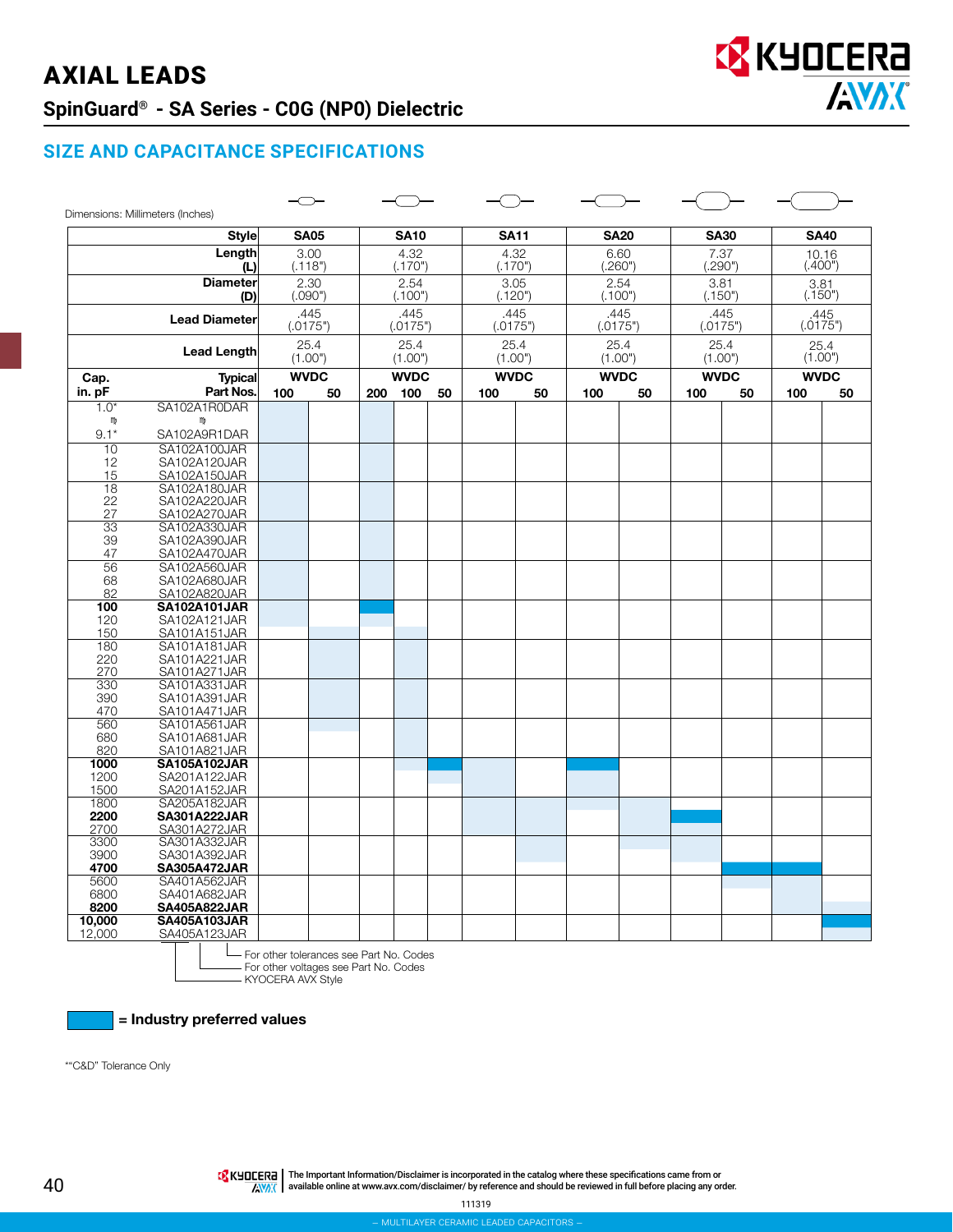# AXIAL LEADS/ **SpinGuard® - SA Series - X7R Dielectric**



|                         | Dimensions: Millimeters (Inches)    |     |                  |    |                  |                 |         |                 |                  |                  |             |                  |         |                 |             |
|-------------------------|-------------------------------------|-----|------------------|----|------------------|-----------------|---------|-----------------|------------------|------------------|-------------|------------------|---------|-----------------|-------------|
|                         | <b>Style</b>                        |     | <b>SA05</b>      |    |                  | <b>SA10</b>     |         |                 | <b>SA11</b>      |                  | <b>SA20</b> | <b>SA30</b>      |         |                 | <b>SA40</b> |
|                         | Length                              |     | 3.00             |    |                  | 4.32            |         |                 | 4.32             |                  | 6.60        | 7.37             |         |                 | 10.16       |
|                         | (L)                                 |     | (.118")          |    |                  | (.170")         |         |                 | (.170")          |                  | (.260")     | (.290")          |         |                 | (.400")     |
|                         | <b>Diameter</b><br>(D)              |     | 2.30<br>(.090")  |    |                  | 2.54<br>(.100") |         | 3.05<br>(.120") |                  | 2.54<br>(.100")  |             | 3.81<br>(.150")  |         | 3.81<br>(.150") |             |
|                         | Lead                                |     |                  |    |                  | .445            |         |                 |                  |                  |             |                  |         | .445            |             |
| <b>Diameter</b><br>Lead |                                     |     | .445<br>(.0175") |    | (.0175")<br>25.4 |                 |         |                 | .445<br>(.0175") | .445<br>(.0175") |             | .445<br>(.0175") |         | (.0175")        |             |
|                         |                                     |     | 25.4             |    |                  |                 |         | 25.4            | 25.4             |                  | 25.4        |                  |         | 25.4            |             |
| Length                  |                                     |     | (1.00")          |    | (1.00")          |                 | (1.00") |                 | (1.00")          |                  | (1.00")     |                  | (1.00") |                 |             |
|                         | <b>Typical</b><br>Cap.              |     | <b>WVDC</b>      |    |                  | <b>WVDC</b>     |         | <b>WVDC</b>     |                  | <b>WVDC</b>      |             | <b>WVDC</b>      |         | <b>WVDC</b>     |             |
| in. pF                  | Part Nos.                           | 200 | 100              | 50 | 200              | 100             | 50      | 100             | 50               | 100              | 50          | 100              | 50      | 100             | 50          |
| 220                     | SA102C221KAR                        |     |                  |    |                  |                 |         |                 |                  |                  |             |                  |         |                 |             |
| 270                     | SA102C271KAR                        |     |                  |    |                  |                 |         |                 |                  |                  |             |                  |         |                 |             |
| 330                     | SA102C331KAR                        |     |                  |    |                  |                 |         |                 |                  |                  |             |                  |         |                 |             |
| 390                     | SA102C391KAR                        |     |                  |    |                  |                 |         |                 |                  |                  |             |                  |         |                 |             |
| 470                     | SA102C471KAR                        |     |                  |    |                  |                 |         |                 |                  |                  |             |                  |         |                 |             |
| 560                     | SA101C561KAR                        |     |                  |    |                  |                 |         |                 |                  |                  |             |                  |         |                 |             |
| 680                     | SA101C681KAR                        |     |                  |    |                  |                 |         |                 |                  |                  |             |                  |         |                 |             |
| 820                     | SA101C821KAR                        |     |                  |    |                  |                 |         |                 |                  |                  |             |                  |         |                 |             |
| 1000                    | SA101C102KAR                        |     |                  |    |                  |                 |         |                 |                  |                  |             |                  |         |                 |             |
| 1200                    | SA101C122KAR                        |     |                  |    |                  |                 |         |                 |                  |                  |             |                  |         |                 |             |
| 1500                    | SA101C152KAR                        |     |                  |    |                  |                 |         |                 |                  |                  |             |                  |         |                 |             |
| 1800                    | SA101C182KAR                        |     |                  |    |                  |                 |         |                 |                  |                  |             |                  |         |                 |             |
| 2200                    | SA101C222KAR                        |     |                  |    |                  |                 |         |                 |                  |                  |             |                  |         |                 |             |
| 2700                    | SA101C272KAR                        |     |                  |    |                  |                 |         |                 |                  |                  |             |                  |         |                 |             |
| 3300                    | SA101C332KAR                        |     |                  |    |                  |                 |         |                 |                  |                  |             |                  |         |                 |             |
| 3900                    | SA101C392KAR                        |     |                  |    |                  |                 |         |                 |                  |                  |             |                  |         |                 |             |
| 4700                    | SA101C472KAR                        |     |                  |    |                  |                 |         |                 |                  |                  |             |                  |         |                 |             |
| 5600                    | SA101C562KAR                        |     |                  |    |                  |                 |         |                 |                  |                  |             |                  |         |                 |             |
| 6800                    | SA101C682KAR                        |     |                  |    |                  |                 |         |                 |                  |                  |             |                  |         |                 |             |
| 8200<br>10,000          | SA105C822KAR<br><b>SA105C103KAR</b> |     |                  |    |                  |                 |         |                 |                  |                  |             |                  |         |                 |             |
| 12,000                  | SA105C123KAR                        |     |                  |    |                  |                 |         |                 |                  |                  |             |                  |         |                 |             |
| 15,000                  | SA105C153KAR                        |     |                  |    |                  |                 |         |                 |                  |                  |             |                  |         |                 |             |
| 18,000                  | SA105C183KAR                        |     |                  |    |                  |                 |         |                 |                  |                  |             |                  |         |                 |             |
| 22,000                  | SA105C223KAR                        |     |                  |    |                  |                 |         |                 |                  |                  |             |                  |         |                 |             |
| 27,000                  | SA105C273KAR                        |     |                  |    |                  |                 |         |                 |                  |                  |             |                  |         |                 |             |
| 33,000                  | SA105C333KAR                        |     |                  |    |                  |                 |         |                 |                  |                  |             |                  |         |                 |             |
| 39,000                  | SA105C393KAR                        |     |                  |    |                  |                 |         |                 |                  |                  |             |                  |         |                 |             |
| 47,000                  | <b>SA105C473KAR</b>                 |     |                  |    |                  |                 |         |                 |                  |                  |             |                  |         |                 |             |
| 56,000                  | SA115C563KAR                        |     |                  |    |                  |                 |         |                 |                  |                  |             |                  |         |                 |             |
| 68,000                  | SA115C683KAR                        |     |                  |    |                  |                 |         |                 |                  |                  |             |                  |         |                 |             |
| 82,000                  | SA115C823KAR                        |     |                  |    |                  |                 |         |                 |                  |                  |             |                  |         |                 |             |
| 100,000                 | <b>SA115C104KAR</b>                 |     |                  |    |                  |                 |         |                 |                  |                  |             |                  |         |                 |             |
| 120,000                 | SA305C124KAR                        |     |                  |    |                  |                 |         |                 |                  |                  |             |                  |         |                 |             |
| 150,000                 | SA305C154KAR                        |     |                  |    |                  |                 |         |                 |                  |                  |             |                  |         |                 |             |
| 180,000                 | SA305C184KAR                        |     |                  |    |                  |                 |         |                 |                  |                  |             |                  |         |                 |             |
| 220,000                 | <b>SA305C224KAR</b>                 |     |                  |    |                  |                 |         |                 |                  |                  |             |                  |         |                 |             |
| 270,000                 | SA305C274KAR                        |     |                  |    |                  |                 |         |                 |                  |                  |             |                  |         |                 |             |
| 330,000                 | SA305C334KAR                        |     |                  |    |                  |                 |         |                 |                  |                  |             |                  |         |                 |             |
| 470,000                 | SA405C474KAR                        |     |                  |    |                  |                 |         |                 |                  |                  |             |                  |         |                 |             |
| 1,000,000               | SA305C105KAR                        |     |                  |    |                  |                 |         |                 |                  |                  |             |                  |         |                 |             |

For other tolerances see Part No. Codes For other voltages see Part No. Codes

Style

= Industry preferred values

The Important Information/Disclaimer is incorporated in the catalog where these specifications came from or<br>available online at [www.avx.com/disclaimer/](http://www.avx.com/disclaimer/) by reference and should be reviewed in full before placing any order.

111319

**EX KYOCERA** 

**AVAX**